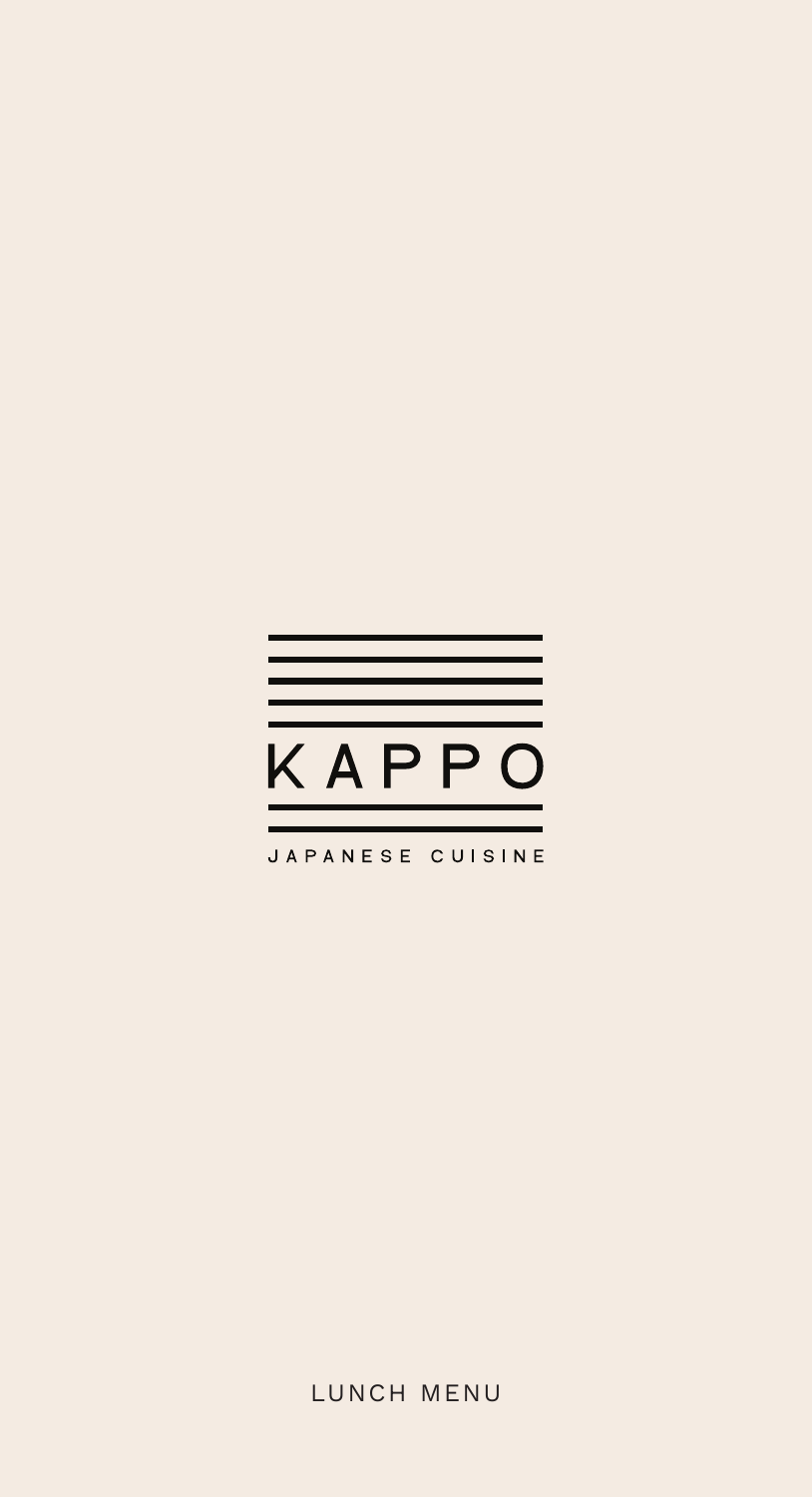### OMAKASE

#### MENU 65 $\epsilon$

A word coming from the verb "to trust" (makerasu). Translated, omakase means "Chef's choice". A Japanese cooking tradition provides the Chef with the freedom to create and surprise its guests through a memorable gastronomic experience. In the Chef's hands: in this experience, a sequence of several small plates is designed around nature and seasonality. Every ingredient is presented in its prime and absolute freshness.

> Sashimis and Nigirizushi availability depends on season and existence of each fish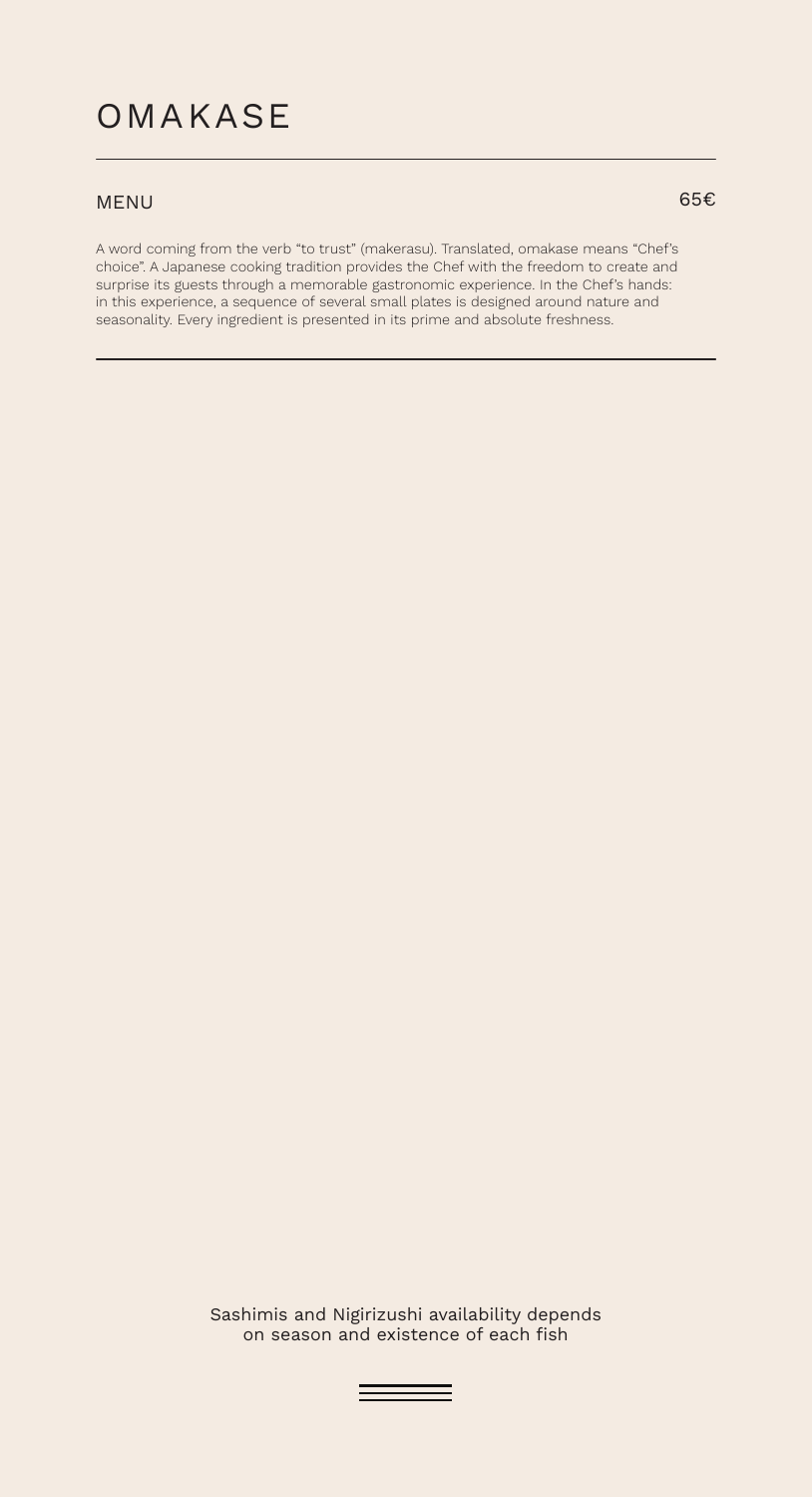# À LA CARTE

| Zukuri                                |                 |
|---------------------------------------|-----------------|
| MAGURO SASHIMI (TORO, SHUTORO, AKAMI) | 32.00€          |
| Yakimono                              |                 |
| <b>WAGYU (80 GR.)</b>                 | 70.00€          |
| <b>SCARLET SHRIMP</b>                 | 42.00€          |
| Edomae Sushi                          |                 |
| CHEF'S CHOICE (8 PIECES)              | 40.00€          |
| <b>TEMAKI</b>                         | 18.00€          |
| NIGIRIS (ASK THE CHEF)                |                 |
| Mizygashi                             |                 |
| <b>CITRIC BAVAROISE</b>               | 10.00€          |
| <b>UMESHU PEAR</b>                    | 8.00 $\epsilon$ |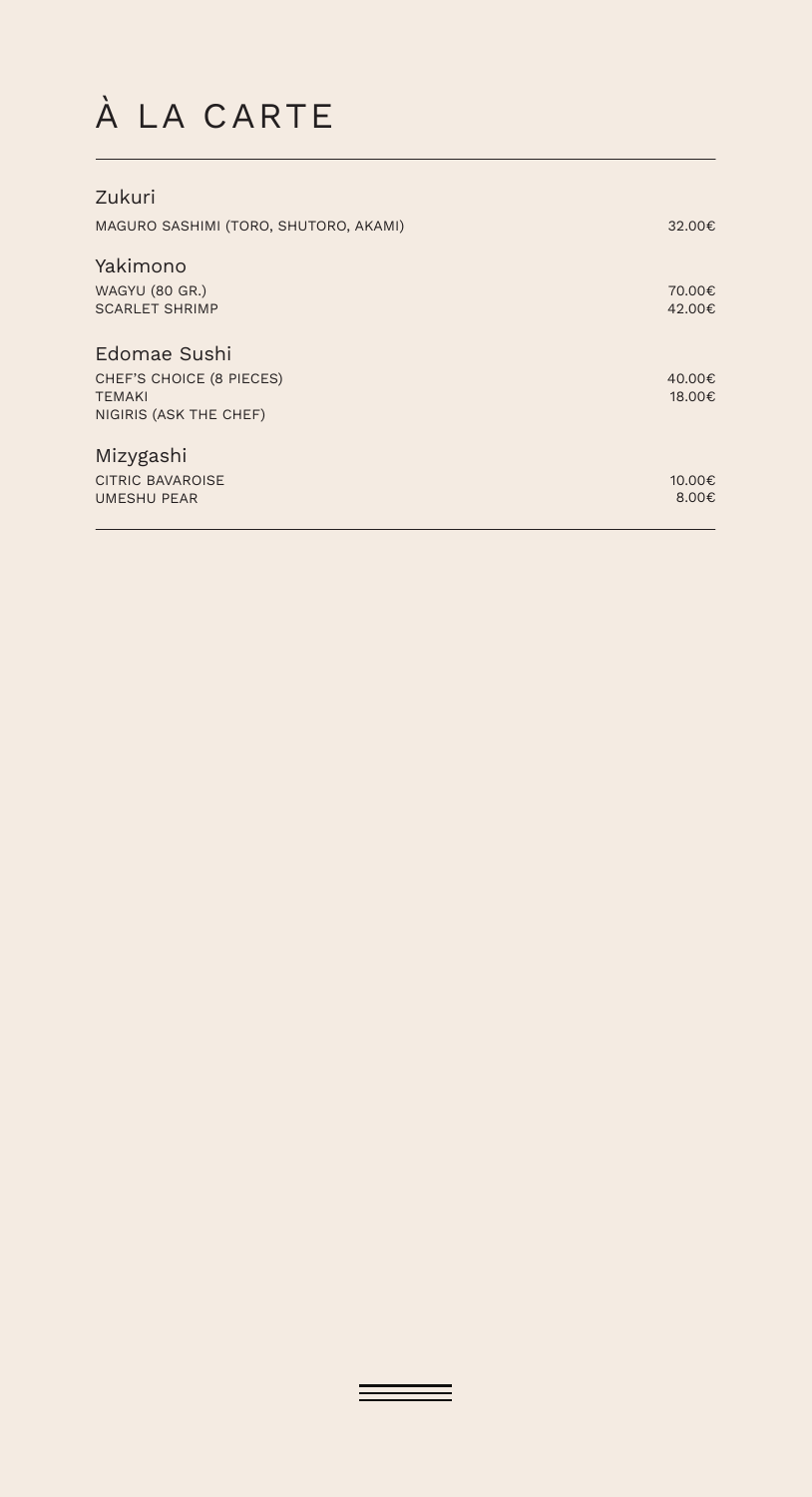

JAPANESE CUISINE

DINNER MENU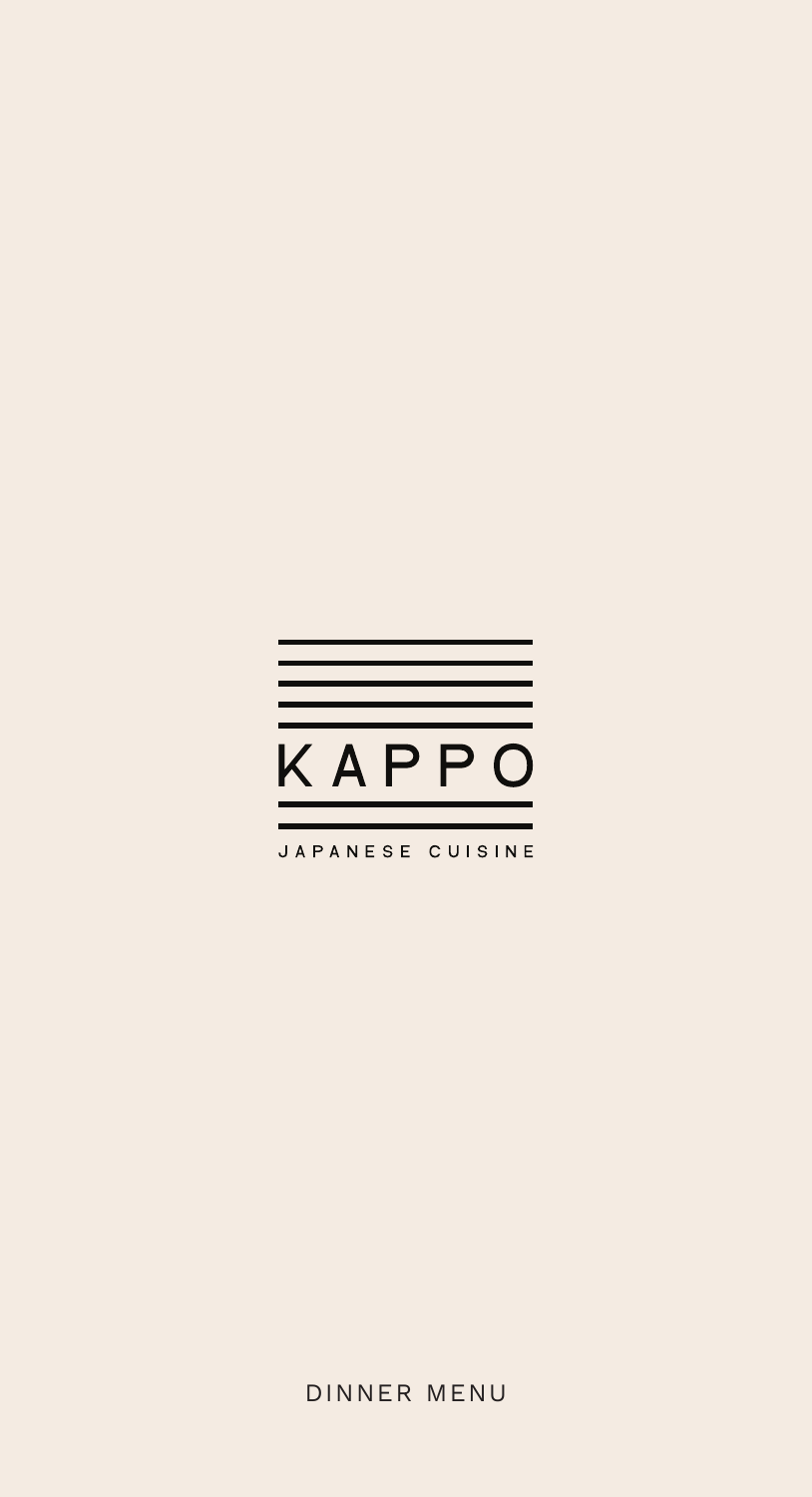## OMAKASE

#### MENU

A word coming from the verb "to trust" (makerasu). Translated, omakase means "Chef's choice". A Japanese cooking tradition provides the Chef with the freedom to create and surprise its guests through a memorable gastronomic experience. In the Chef's hands: in this experience, a sequence of several small plates is designed around nature and seasonality. Every ingredient is presented in its prime and absolute freshness.

| <b>MOMENTS</b> |
|----------------|
| Sakizuke       |
| Mukozuke       |
| Zukuri         |
| Yakimono       |
| Suimono        |
| Nigirizushi    |
| Misugashi      |
| Yogashi        |

90€